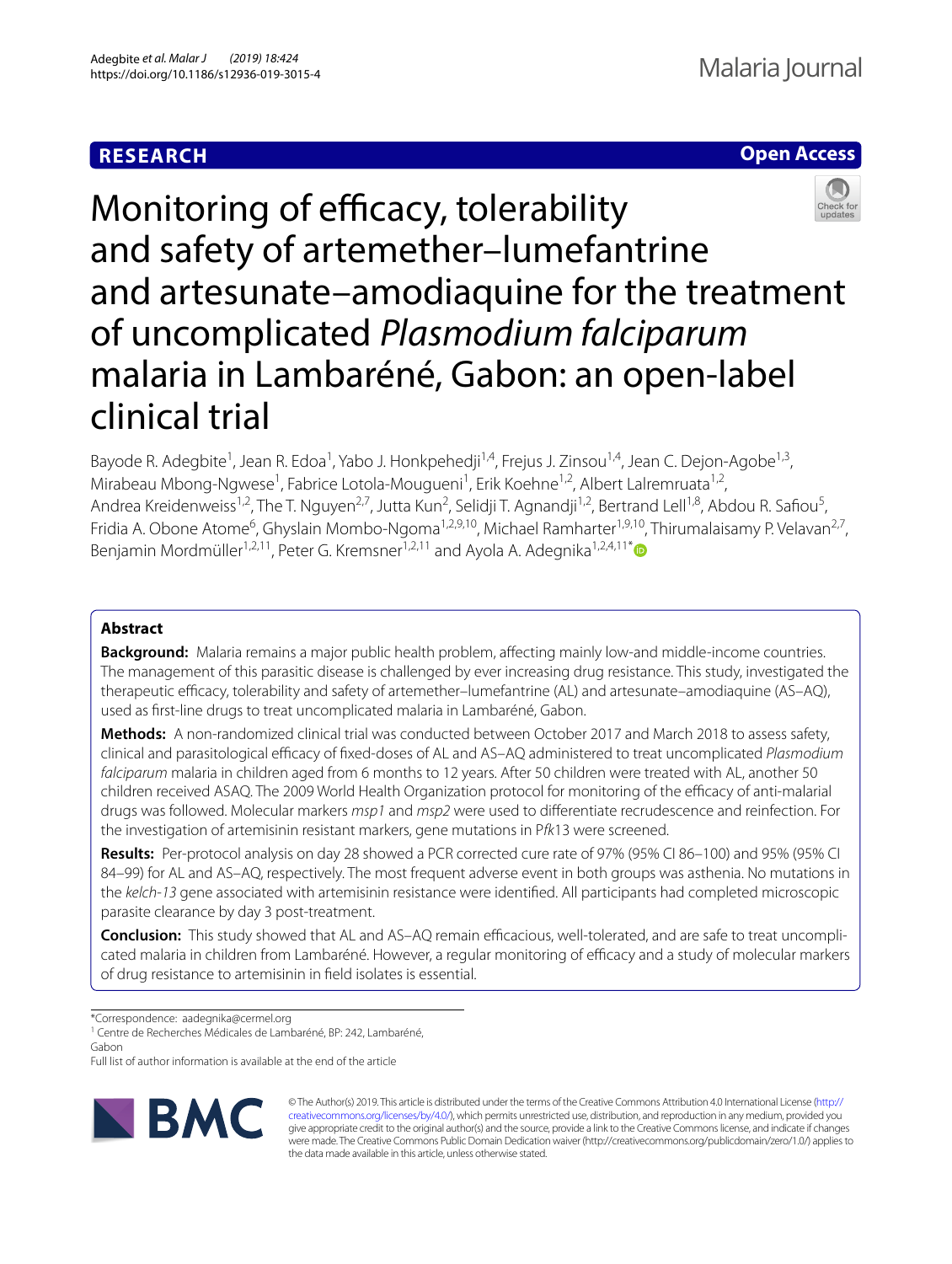*Trial registration* ANZCTR, ACTRN12616001600437*. Registered* 18 November, [http://www.anzctr.org.au/TrialSearc](http://www.anzctr.org.au/TrialSearch.aspx?searchTxt=ACTRN12616001600437p&isBasic=True) h.aspx?searchTxt=[ACTRN12616001600437p&isBasic](http://www.anzctr.org.au/TrialSearch.aspx?searchTxt=ACTRN12616001600437p&isBasic=True)=True

**Keywords:** Malaria, Artemether–lumefantrine, Artesunate–amodiaquine, Efcacy, Tolerability, Safety, Lambaréné, Gabon

## **Background**

The World Health Organization (WHO) reported 219 million cases of malaria and 435,000 deaths due to malaria in 2017 [[1\]](#page-7-0). A total of 35,244 cases of malaria were notifed in Gabon in 2017 [\[2](#page-7-1)]. Since 2001, the WHO has recommended artemisinin-based combination therapy (ACT) for uncomplicated malaria treatment [[3\]](#page-7-2). However, resistance to artemisinin has been detected in Cambodia, Lao People's Democratic Republic, Myanmar, Thailand and Viet Nam, five countries of the Greater Mekong Sub-region. And it is spreading [\[4](#page-7-3), [5\]](#page-7-4). The *Pfkelch*13 C580Y haplotype of *Plasmodium falciparum* was identifed to be associated with resistance to artemisinin derivates [\[6\]](#page-7-5).

The efficacy of ACT is being monitored in many Africa countries. There have been some reports of delayed parasite clearance during routine therapeutic efficacy studies of ACT. However, these reports have not been consistent over time [\[7](#page-7-6)]. Between 2010 and 2016, the overall average efficacy rates of artesunate–amodiaquine and artemether–lumefantrine, which are the frst-line treatment policies used in most African countries, were 98.3% and 97.9%, respectively [\[7](#page-7-6)]. A study performed between 2007 and 2009 in Lambaréné and Fougamou among children 6–59 months of age, reported a day 28 cure rate of 98.6% and 94.7% for AL and AS–AQ, respectively [[8\]](#page-7-7) Since 2013, the National Malaria Control Programme (NMCP) of Gabon has updated the malaria treatment guideline by recommending artesunate–amodiaquine (AS–AQ), and artemether–lumefantrine (AL) as frst-line treatment for uncomplicated malaria cases. Two therapeutic efficacy studies assessing these frst-line drugs in Gabon were performed in Libreville and Franceville (unpublished data). No recent study was performed to assess AS–AQ and AL efficacy to treat uncomplicated *P. falciparum* malaria in Lambaréné. To ensure that the treatments recommended in the national treatment policy are efficacious, the WHO recommends that malaria-endemic countries perform routine monitoring of anti-malarial drug efficacy at least once every 24 months in order to detect changes in therapeutic efficacy. Furthermore, an increased prevalence of the wild-type allele N86Y of the *P. falciparum* multidrug resistance-1 (*Pfmdr1*) gene was described in Lambaréné and surroundings  $[9, 10]$  $[9, 10]$  $[9, 10]$  $[9, 10]$ . The presence of this haplotype in the Lambaréné region is an additional reason to follow the WHO recommendation of a regular monitoring of the resistance of artemisinin derivatives and the therapeutic efficacy in this area. This study was carried out to assess the therapeutic efficacy, tolerability and safety of AL and AS–AQ in Lambaréné using the 2009 WHO protocol for surveillance of anti-malarial drugs [[11\]](#page-7-10).

## **Methods**

## **Study site and period**

The study was conducted at the Centre de Recherche Médicales de Lambaréné (CERMEL) a former Medical Research Unit in Lambaréné [\[12](#page-7-11)], Gabon from October 2017 to March 2018. The CERMEL, is located in Lambaréné a capital city of the Moyen Ogooué Province of Gabon, in the Central African rainforest belt. Lambaréné and surrounding villages are highly endemic for *P. falciparum* malaria [\[13](#page-7-12)[–15\]](#page-7-13), and show high levels of resistance of *P. falciparum* to chloroquine [[16](#page-7-14)[–19](#page-7-15)] and sulfadoxine–pyrimethamine  $[20]$  $[20]$  $[20]$ . The region presents a highly persistent of PfCRT mutant [\[21\]](#page-7-17). However, a recent analysis of samples from the region indicated the absence of the *k13* gene mutation [\[9](#page-7-8), [22\]](#page-7-18).

## **Study design**

The study was an open-label clinical trial with a sequential enrolment of patients treated with AL or AS–AQ. After 50 children were treated with AL, another 50 children received AS-AQ. The primary objective was to assess the PCR corrected cure rates at day 28; the secondary objectives were to assess patterns of fever and parasite clearance; changes in haemoglobin levels after treatment by AL or AS–AQ as well as their safety and tolerability; and investigate the presence of artemisinin resistance molecular markers.

## **Study population and recruitment**

All children aged between 6 months and 12 years who attended health care facilities in Lambaréné for signs and symptoms of malaria were invited to participate in the study. The inclusion criteria were: temperature  $\geq 37.5$  °C, or history of fever during the past 24 h; mono-infection with asexual *Plasmodium falciparum*; parasite density between 1000 and 200,000 per µl; haemoglobin level≥8 g/dl and absence of signs and/or symptoms of severe malaria. Participants were allocated in two groups  $(AL and AS-AQ)$ . The first set of 50 included participants received AL and the second set received AS–AQ.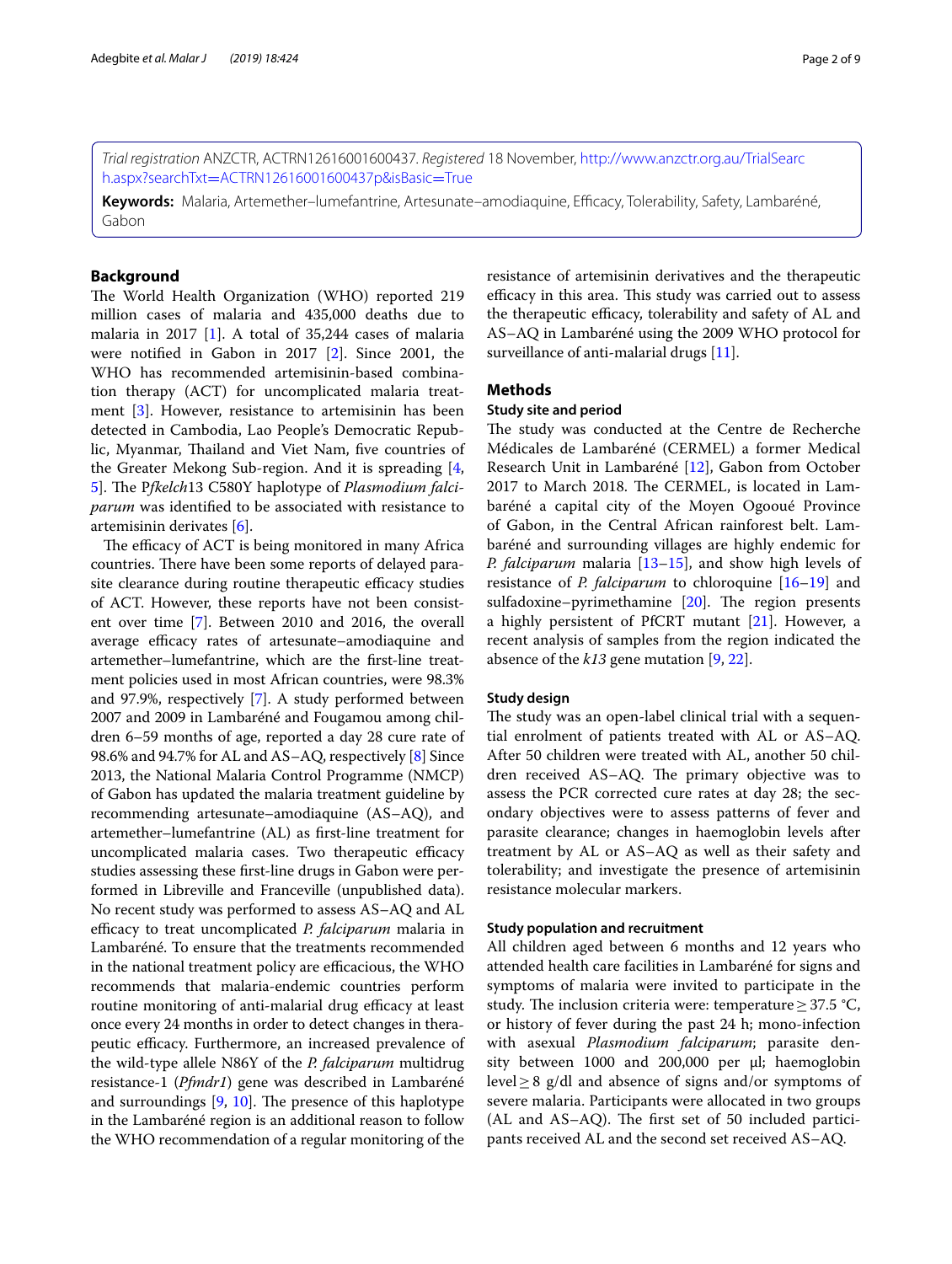## **Sample size**

The required sample size was calculated by using a single population proportion formulae based on the revised WHO protocol [[11\]](#page-7-10). Based on an expected PCRcorrected cure rate of 98% for both AL and AS–AQ in Lambaréné region [\[8](#page-7-7)], a 95% confidence level and 5% precision, the initial calculated sample size was 30 for each treatment arm. This number was increased to 50 to account for any lost to follow-up and study withdrawal post recruitment [\[11](#page-7-10)].

## **Laboratory procedures**

Venous blood was collected to assess haemoglobin level as well as to perform malaria thick and thin smear using WHO protocol. For the late, three slides (two thick blood smears and one thin blood smear) were prepared. One was rapidly stained (Giemsa 10% for 15 min) for rapid screening. The other two slides were stained using Giemsa at 3% for 60 min. These two slides were used to determine the baseline parasite density and species identifcation. For quality control purposes, all malaria slides were read independently by two qualifed microscopists, and any discordant readings were re-examined by a third qualifed independent microscopist. Discordance was defned as divergences between the frst and second microscopists regarding presence/absence of asexual or sexual parasites; species diagnosis; and parasite counts of more than 20% difference was notified. The final parasite density was determined by taking the average of the parasitaemia of the two closest reading. The haematological parameter (haemoglobin level and haematocrit) was determined using haematology analyser (ABX Pentra 60, Horiba). Filter paper (Whatman) blood spots were obtained on day 0 and on each day where thick blood smears were performed for polymerase chain reaction (PCR) genotyping. Polymerase chain reaction analysis was done to distinguish recrudescence from new infection on sample with treatment failure. Blood spotted and dried on flter paper were used to extract nucleic acids by using mini spin-column (QIAamp Blood DNA mini kit, Qiagen) based on the kit manual. Purifed nucleic acids were eluted using 50 µL elution buffer and stored at −20 °C for further use. Genotyping of *Plasmodium falciparum* parasite was performed with blood collected at pre-treatment and at the time of recurrent malaria after treatment. In brief, a gene coding for *Plasmodium falciparum* merozoite surface protein 1 and 2 (*Pfmsp1*, *Pfmsp2*) were amplifed by a nested-PCR method. Allelic familyspecifc primers based on the WHO recommendation for genotyping were used and listed in Additional fle [1](#page-6-0): Tables S1, S2 with detail PCR conditions. The amplifed products were analysed on the QIAxcel advanced system using the DNA high-resolution kit (Qiagen, Hilden, Germany). The band sizes were calculated with the QIAxcel Screen Gel software and the height cut of for minority clones was set at 10% of the dominant peak. The *Pfk13* markers of artemisinin resistance was evaluated on sample of participants with treatment failure. For the investigation of artemisinin resistant markers, the following gene mutations: M476I, Y493H, R539T, I543T and C580Y in the P*fk*13 were screened using the primer pairs indicated by Ariey et al. [\[23](#page-7-19)]. In brief, 10 ng of parasite genomic DNA were added to a 20 µL reaction mixture containing  $1 \times PCR$  buffer (20 mM Tris–HCl pH 8.4, 50 mM KCl, 2.5 mM of  $MgCl_2$ ), 0.125 mM of dNTPs, 0.25 mM of each primer and 1U Taq DNA polymerase (Qiagen, Hilden, Germany). The PCR reaction was run on a PTC-200 Thermal cycler (MJ Research, Waltham, USA). PCR products were visualized through electrophoresis on a 1.2% agarose gel stained with SYBR green I in  $1 \times$  Tris-electrophoresis buffer (90 mM Tris–acetate, pH 8.0, 90 mM boric acid, 2.5 mM EDTA). Subsequently, PCR products were purifed (Exo-SAP-IT, USB, Afymetrix, Santa Clara, CA, USA) and directly used as templates for DNA sequencing using the BigDye terminator v. 1.1 cycle sequencing kit (Applied Biosystems, Foster City, USA) on an ABI 3130XL DNA sequencer. Polymorphisms were identifed by assembling the sequences with the reference sequence of the Pfk13 (NC\_004331.2) genes using the Codon code Aligner 4.0 software [\[24](#page-8-0)] and visually reconfrmed from their electropherograms.

## **Participants treatment and follow‑up**

The fixed-dose combinations of prequalified antimalarial drugs were supplied by the Gabon's WHO headquarters. The drugs were administered as instructed by the manufacturer, for 3 days based on body weight. Children in AL group received weightbased 20/120 mg of artemether–lumefantrine from, Ipca, Laboratories, India (Batch number DY2036341, expiring 10/2018). The schedule of treatment was six doses distributed as following H0, H8, H24, H36, H48, and H60. Children weighing  $5$  to  $\lt 15$  kg were given one tablet per dose; those weighing 15 to < 25 kg were given two tablets per dose; those weighing 25 to < 35 kg were given three tablets per dose; and those weighing 35 kg and more were given four tablets per dose. The first dose of AL was given under a direct observation of the investigator, while the parents outside of investigator's supervision gave the second dose 8 h following the initial administration. Two doses daily on the 2nd and 3rd days were given under direct observation of study team. Children in AS–AQ group received single daily weight-based products from Winthrop®, Sanofi-Aventis, France. The products were 25/67.5 mg (Batch number 5MA082, expiring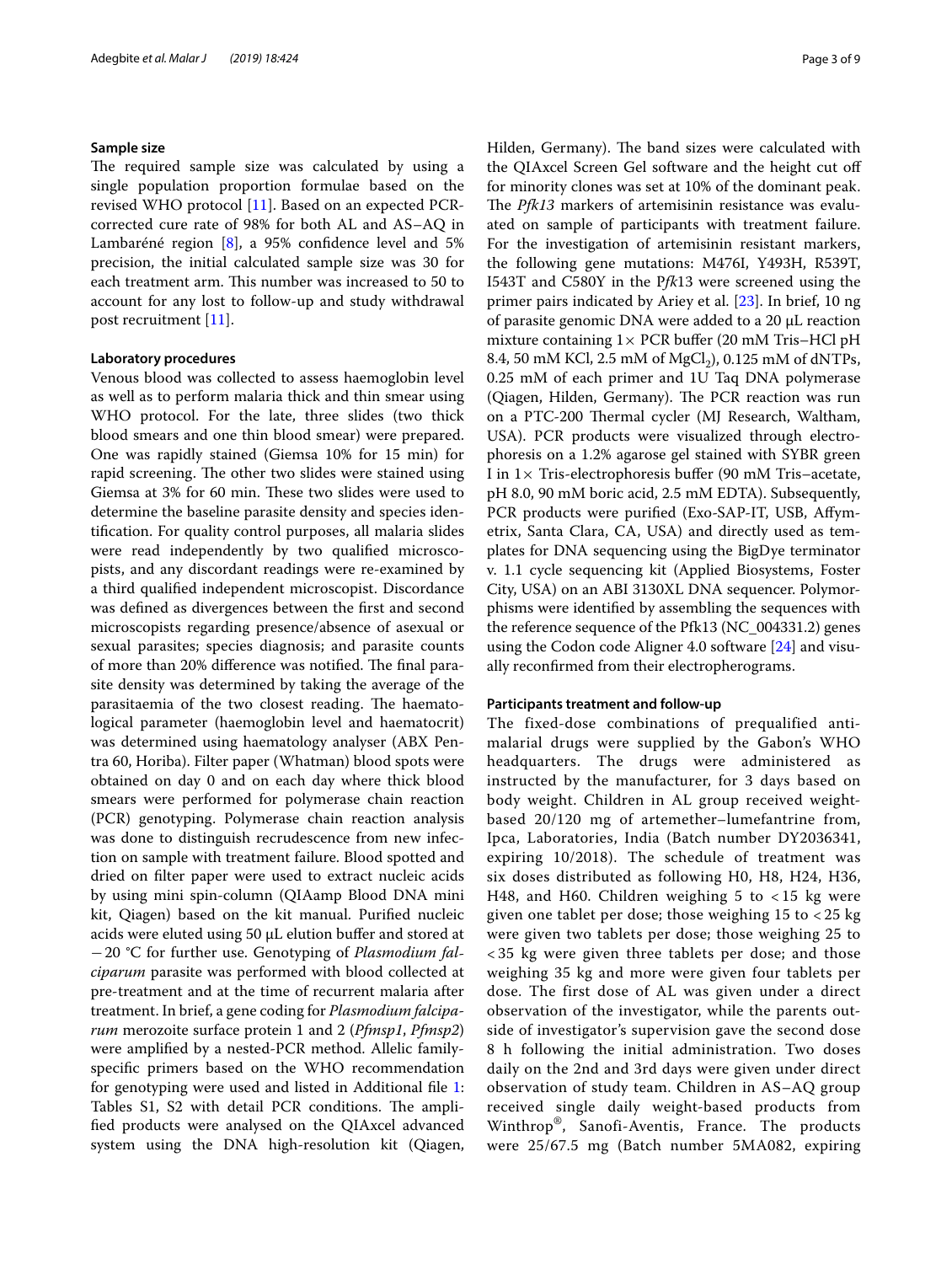09/2018) for children weighing 5 to  $<$  9 kg; 50/135 mg (Batch number 6MA095, expiring 12/2018) for children weighing 9 to  $<$  18 kg; 100/270 mg (Batch number 5MA392, expiring 09/2018) for children weighing 18 to < 36 kg and children weighting 36 and more received two tablet of AS–AQ 100/270 mg. The participant was observed for 30 min after dosing to ascertain that drugs were not rejected. Children who vomited during the observation period were re-treated with the same dose of anti-malarial and observed for an additional 30 min. Children with repeated vomiting were given parenteral therapy with artesunate and excluded from the study. Children who showed signs/symptoms of severe malaria were withdrawn from the study. The participants enrolled were followed-up for up to 28 days. They were visited on days 1, 2, 3, 4, 7, 14, 21, and 28 (day of first drug administration was counted as day 0). At each follow-up visit, clinical information and possible solicited and unsolicited adverse events were collected on a case report form. Thick blood smears were performed on days 2, 3, 7, 14, 21, and 28 and any day within the follow-up period that a participant came with suspected signs and symptoms of malaria.

Participants were withdrawn from the study during the follow-up period if they met one of the following criteria: detection of non-falciparum mixed or monoinfection, medication with any anti-malarial drug and consent withdrawal by the parents or legal guardian. If the participant missed a visit day he was classified as lost to follow-up (1 day early or delay was accepted if it occurred between days 7 to 28 of follow-up). Participants treatment outcome were categorized as adequate clinical and parasitological response (ACPR), early treatment failure (ETF), late clinical treatment failure (LCF), late parasitological treatment failure (LPF).

## **Safety**

The safety and tolerability of the drugs were assessed at each scheduled visit. Any adverse event that occurred during the follow-up was recorded in the case report form; mentioning the nature, the severity, the start date, the end date, the treatment administered to treat it and the probable association with the investigational drugs. Participants were advised to come to the study site anytime they have a new symptom during the follow-up.

## **Data management**

WHO Standardized Microsoft Excel data collection sheet were used to enter demographic, clinical and parasitological information for each participant [\[25](#page-8-1)]. Data were independently entered by two persons and reviewed by a third person. Any diference between these two data entered was automatically notifed by the Excel software and was reviewed and corrected by a third person after checking the information on the case report form.

## **Statistical analysis**

The efficacy of the treatment was analysed using two methods according to WHO recommendation  $[11]$  $[11]$  $[11]$ . The Kaplan–Meier survival analysis calculated the PCRadjusted cumulative incidence of success up to day 28. Participants who were lost to follow-up, or withdrawn, were censored at the last visit day. Participant who had re-infection were also censored at the last day where the microscopy was negative. Participants with indeterminate PCR results were excluded from the analysis. The second analysis method was per-protocol. Here, the efficacy rate was the proportion of ACPR among the patients for whom the therapeutic endpoint was reached. The pattern of fever and parasite clearance were assessed using respectively the proportion of children with temperature≥37.5 °C or history of fever reported by the parent and the proportion of children with positive parasitaemia within the 1st week of follow-up. The haematological response was assessed by comparing pre-treatment and post treatment mean haemoglobin level (day 0 and day 28 or any available post-treatment assessment). The qualitative variables were described as proportions with a 95% confdence interval, and the quantitative variables were described as mean and standard deviation (SD) if normally distributed, or by the median and interquartile range (IQR) or geometric mean if log transformed. Student's t-test or Wilcox-test were used to compare quantitative variables. Proportions were compared using Chi square and Fisher's exact t-test. Diferences were considered signifcant at p<0.05. All analyses were performed using R software (version 3.5.1).

## **Results**

## **Participants' baseline characteristics and dispositions**

A total of 380 children who reported fever or history of fever were screened in this study. A total of 115 had positive thick blood smear, of whom 100 were eligible (Fig. [1](#page-4-0)). Median age was 8 [IQR: 5–10] years in AL group and 9 [IQR:  $7-10$ ] years in AS-AQ group. The male/female ratio were 1.5 for AL and 0.79 for AS-AQ groups. The geometric mean of asexual parasites density was 13,772 parasites/µL (95% CI 9637–19,680) and 17,648 parasites/ $\mu$ L (95% CI 12,010–23,059) for AL and AS–AQ groups, respectively. There is no evidence of difference in the baseline characteristics of the two groups allocations (Table [1\)](#page-4-1). In AL group, three participants discontinued the study and one was withdrawn due to protocol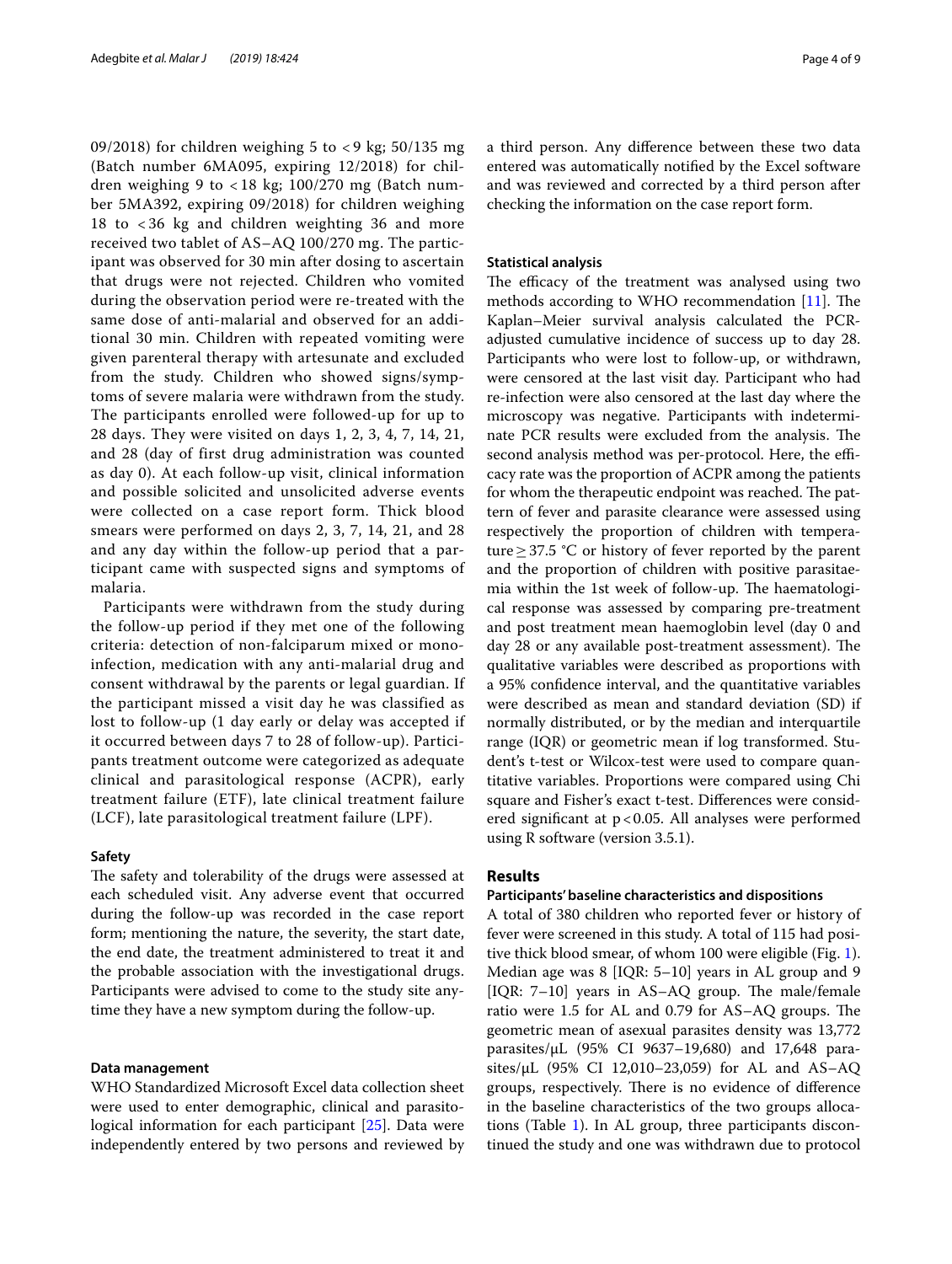violation. Five participants in AS–AQ group were withdrawn due to: loss to follow-up (1), protocol violation (3) and infection to *Plasmodium malariae* during the followup (Fig. [1\)](#page-4-0).

## **Primary outcomes**

A 28-day follow-up was achieved for 46 and 45 participants who received AL and AS–AQ respectively. The per-protocol (PP) analysis with PCR uncorrected outcomes showed a day 28 cure rate of 78%, (95% CI 64–89) for AL and 89% (95% CI 76–96) for AS–AQ. No early treatment failure was observed following the treatment with both drugs. PCR genotyping analysis of 15 participants who had reappearance of malaria parasites, 3 (1 for AL and 2 for AS–AQ) were confrmed as recrudescence while the others were new infections. Two PCR reactions in AL group samples resulted in no amplifcation; most likely due to insufficient blood in the filter paper. These participants were excluded from analysis  $[25]$  $[25]$ . The PCR corrected, PP cure rate was 97% (95% CI 86–100) for AL

| Characteristic                                             | AL           | AS-AO                                       |
|------------------------------------------------------------|--------------|---------------------------------------------|
| Sex ratio (M/F)                                            | 1.5(30/20)   | 0.79(22/28)                                 |
| Age median [IQR] year                                      | $8[5 - 10]$  | $9 [7 - 10]$                                |
| Mean temperature<br>ISD1 °C                                | 38.6 [1.0]   | 38.1 [1.2]                                  |
| Weight mean [SD] kg                                        | 22.7 [8.3]   | 26 [7.9]                                    |
| Haemoglobin mean [SD]<br>g/dL                              | $10.2$ [1.4] | $10.4$ [1.5]                                |
| Asexual parasitaemia<br>geometric mean [95%<br>$ClJ/\mu L$ |              | 13,772 [9637-19,680] 17,648 [12,010-23,059] |

<span id="page-4-1"></span>**Table 1 Baseline characteristics of participants**

*SD* standard deviation, *IQR* interquartile range

and 95 (95% CI 84-99) for AS-AQ (Table [2](#page-5-0)). The PCRcorrected Kaplan–Meier survival analyses for AL and AS–AQ showed similar evolution (Fig. [2\)](#page-5-1). The cumulative cure rate on days 28 was 0.96 and 0.98, respectively.

<span id="page-4-0"></span>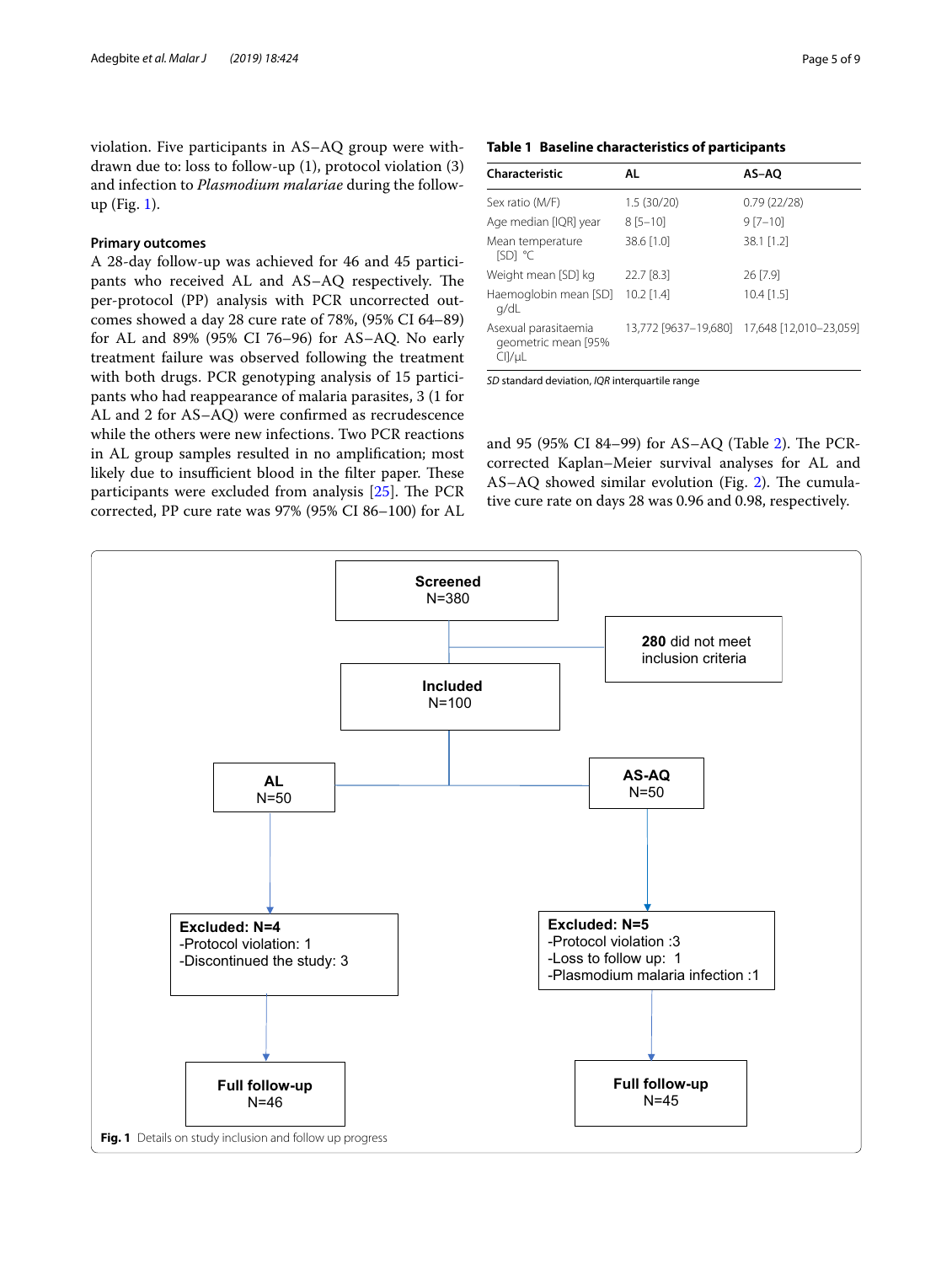## **Secondary outcomes**

The prevalence of fever decreased by 73% for AL and 94% for AS–AQ within 24 h of the follow-up (Fig. [3](#page-6-1)). Only one participant was febrile in AS–AQ group on day 3. However, all participants were afebrile on day 7. Febrile participants after day 7 were those who had reinfection or treatment failure. The parasite clearance on day 2 was 95% for AL and 98% for AS–AQ; and no participant was parasitaemic between day 3 and day 14 The *Pfk13* variants M476I, Y493H, R539T, I543T, and C580Y reported to occur in Southeast Asia were not observed in the study population. The haemoglobin concentration significantly increased from 10.4 g/dL (SD 1.5) at baseline to 11.1 g/ dL (SD 1.8) in AS–AQ group on day 28 post-treatment  $(P=0.02)$ . Within the AL group the haemoglobin concentration (SD) increased from 10.2 (1.4) at baseline to 10.8 (2.0), however this increase was not statistically significant ( $P = 0.82$ ).

## **Safety, tolerability, and serious adverse events**

The number of participants with at least one adverse event during the study period was 7/50 (14%) for AL and  $17/50$  (34%) for AS–AQ. The most common adverse events in decreasing order were asthenia, loss of appetite, vomiting, and diarrhoea (Table  $3$ ). Three serious adverse events (hospitalization due to pneumonia, severe anaemia, and rhinotracheitis) were registered during the follow up in AS–AQ group, but none was related to the study drug. They were hospitalised and managed at paediatric ward successfully.

## **Discussion**

This study reports a prospective assessment of two frst line anti-malarial drugs recommended by Gabon's NMCP, for their efficacy, tolerability, and safety for the treatment of uncomplicated *P. falciparum* malaria in Gabon. Previous studies performed in Lambaréné in



2000 reported similar PCR corrected cure rate of 94% for AS–AQ [[26\]](#page-8-2) and in 2009, 98.6% and 94.6% for AL and AS–AQ [[8](#page-7-7)], respectively. In line with several other studies carried out in Africa, the results confrmed that AL and AS-AQ are still highly efficacious against *P. falciparum* [\[23–](#page-7-19)[25\]](#page-8-1). However, a study performed 13 years ago (2004) in Lambaréné reported lower 28 day PCR corrected rate; of 86% for AS–AQ [\[27](#page-8-3)]; but this was an efectiveness study and crushed tablets of artesunate– amodiaquine were used, two important factors that may have infuenced the treatment outcome.

<span id="page-5-1"></span>**Fig. 2** Kaplan–Meier curves showing treatment success cumulative proportion up to day 28 of follow-up PCR uncorrected and

 $14$ 

Days of Follow-up

21

28

 $\overline{7}$ 

PCR-corrected for AL and AS–AQ

 $1.0$ 

 $0.9$  $0.8$  $0.7$  $0.6$ 

 $0.5$ 

 $0.4$ 

 $0.3$  $0.2$  $0.1$  $0.0$  $\mathbf 0$ 

cummulative incidence of treatment succes

The PCR-uncorrected efficacy was 78% and 89% for AL and AS–AQ, respectively. Relatively, these efficacies rates were low. However, similar uncorrected efficacies rates

<span id="page-5-0"></span>**Table 2 Per protocol outcome of treatment with AL and AS–AQ**

| Outcome         | AL           |             |              |    | AS-AQ          |             |  |
|-----------------|--------------|-------------|--------------|----|----------------|-------------|--|
|                 | n            | %           | $[95%$ CI]   | N  | %              | $[95%$ CI]  |  |
| PCR-uncorrected |              |             |              |    |                |             |  |
| ETF             | $\mathbf{0}$ | $\Omega$    | $[0 - 8]$    | 0  | $\mathbf{0}$   | $[0 - 8]$   |  |
| LCF             |              | 15          | $[6 - 29]$   |    | 4              | $[1 - 15]$  |  |
| LPF             | 3            |             | $[1 - 18]$   | 3  |                | $[1 - 18]$  |  |
| <b>ACPR</b>     | 36           | 78          | $[64 - 89]$  | 40 | 89             | $[76 - 96]$ |  |
| ETF             | $\mathbf{0}$ | $\mathbf 0$ | $[0 - 10]$   | 0  | $\mathbf 0$    | $[0 - 8]$   |  |
| PCR-corrected   |              |             |              |    |                |             |  |
| LCF             | $\Omega$     | $\Omega$    | $[0 - 10]$   |    | 2              | $[0 - 13]$  |  |
| LPF             |              | 3           | $[0 - 14]$   |    | $\mathfrak{D}$ | $[0 - 13]$  |  |
| <b>ACPR</b>     | 36           | 97          | $[86 - 100]$ | 40 | 95             | $[84 - 99]$ |  |

*ACPR* adequate clinical and parasitological response, *ETF* early treatment failure, *LCF* late clinical treatment failure, *LPF* late parasitological treatment failure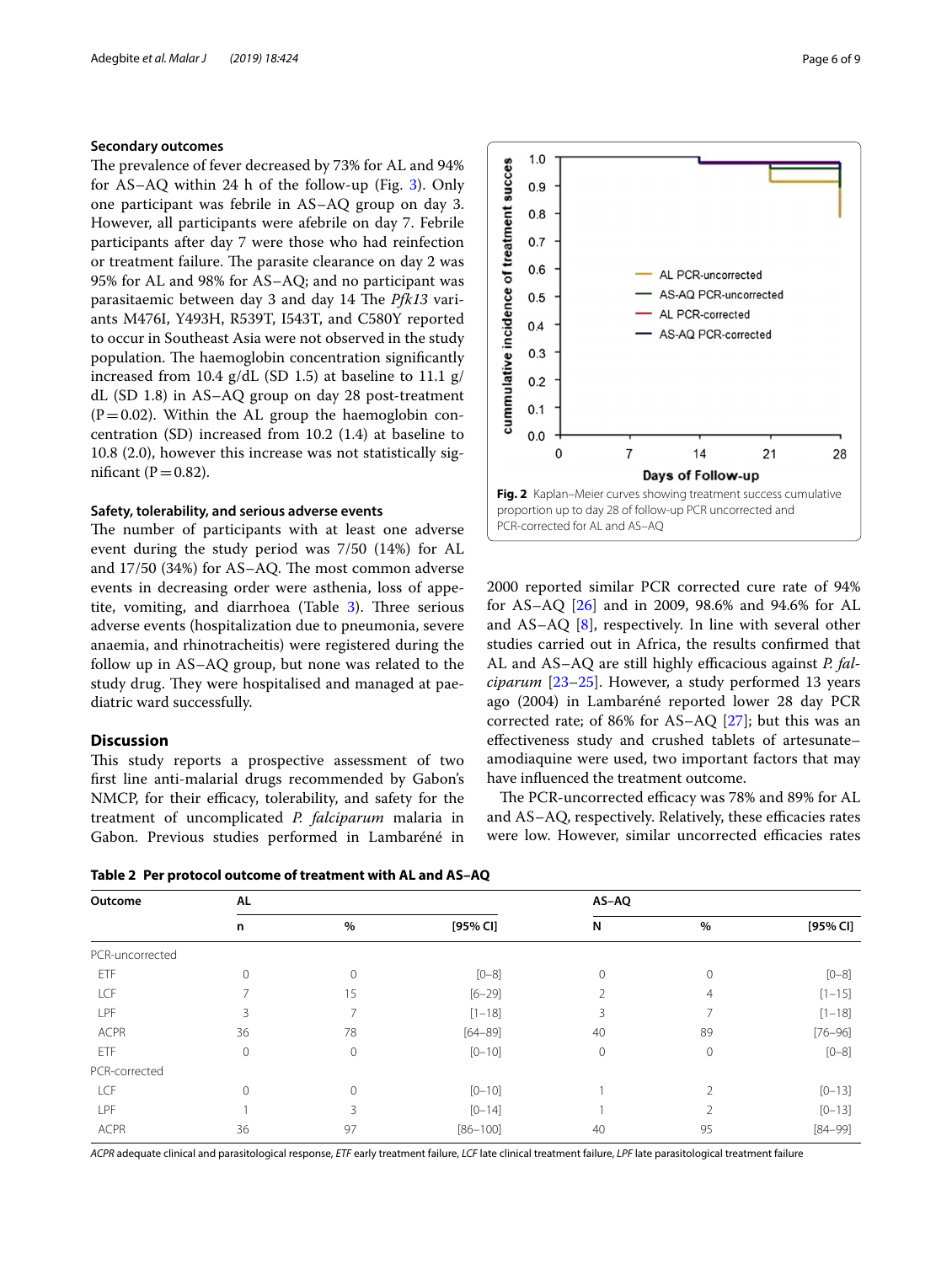

<span id="page-6-2"></span><span id="page-6-1"></span>**Table 3 Adverse events during the follow-up period**

| Adverse event                | AL             | AS-AQ          |
|------------------------------|----------------|----------------|
| Asthenia                     | 4              | 16             |
| Loss of appetite             | $\mathfrak{D}$ | $\mathfrak{D}$ |
| Diarrhoea                    | $\mathfrak{D}$ | $\Omega$       |
| Vomiting                     |                | $\mathfrak{D}$ |
| Nausea                       | 0              |                |
| <b>Dizziness</b>             | 0              |                |
| Hospitalization <sup>a</sup> | 0              | 3              |

<sup>a</sup> Pneumonia, severe anaemia, and rhinotracheitis

were reported in Angola, Ghana, and Nigeria and refect the high level of ongoing malaria transmission in these regions  $[28-30]$  $[28-30]$ . The study was carried out during the high transmission period of malaria. Therefore, participants were continuously exposed to reinfection. This was confrmed by PCR analysis. Indeed, among the 15 cases of reappearing malaria parasites reported in the study, 10 were due to re-infection (7 for AL and 3 for AS–AQ).

There is no a strain of resistance to artemisinin in this study. Indeed, no mutation in *Pfkelch 13* associated with artemisinin resistance was identified. This observation was in accordance with previously published studies from Central Africa [\[9](#page-7-8), [31\]](#page-8-6) and worldwide mapping study [[22\]](#page-7-18).

The parasite clearance estimator was not calculated in this study. However, three participants presented with parasites on day 2 (2 for AL and 1 for  $AS-AQ$ ). This is, in line with previous studies, suggesting that artemisininbased combinations have a rapid efect on parasite clearance [\[32](#page-8-7)[–34](#page-8-8)]. In the same order, fever clearance was fast in both groups. This confirmed the previous reports [[35,](#page-8-9) [36\]](#page-8-10). Both drugs were well tolerated as reported in most studies [[37–](#page-8-11)[39\]](#page-8-12), but adverse events were more frequent in the AS–AQ group as reported in others studies

[[40–](#page-8-13)[42\]](#page-8-14). In most health facilities in Gabon, AL is prescribed at higher rates than AS–AQ because of patients' complaints following the use of AS–AQ.

Regarding biological aspects, mean haemoglobin concentration observed at day 28 post-treatment was increased in both groups but was statistically signifcantly higher in the AS–AQ group and not in the AL group. There are equivocal results from previous studies on the effect of ACT on post-treatment haemoglobin levels [[30](#page-8-5), [43](#page-8-15)[–45](#page-8-16)].

The main limitation of this study was that participants were not allocated randomly to the treatment arm. Therefore, a formal comparison between both groups was not performed. However, the therapeutic outcome of each artemisinin-based combination suggests that both remain efficacious to treat uncomplicated *P. falciparum* malaria in Lambaréné, Gabon.

## **Conclusions**

This study revealed that artemether–lumefantrine and artesunate–amodiaquine are safe, well tolerated and efficacious. They should remain the anti-malarial drugs of choice for the treatment of uncomplicated *P. falciparum* malaria in Lambaréné. Nevertheless, regular monitoring of the efficacy and gene mutation for resistance are required. Finally, it is important to conduct this study in other localities of the region to provide an overview of the efficacy of these first line artemisinin-based combinations at the country level.

#### **Supplementary information**

**Supplementary information** accompanies this paper at [https://doi.](https://doi.org/10.1186/s12936-019-3015-4) [org/10.1186/s12936-019-3015-4.](https://doi.org/10.1186/s12936-019-3015-4)

<span id="page-6-0"></span>Additional file 1: Table S1. Pfmsp1 genotyping by capillary electrophoresis. **Table S2.** Pfmsp2 genotyping by capillary electrophoresis.

#### **Abbreviations**

ACPR: adequate clinical and parasitological response; ACT: artemisinin-based combination therapy; AL: artemether–lumefantrine; AS: artesunate; AQ: amodiaquine; CEI: Institutional Ethical Committee; CNE: The National Ethics Committee; CERMEL: Centre de Recherches Médicales de Lambaréné; ETF: early treatment failure; EDTA: ethylenediaminetetraacetic acid; LCF: late clinical failure; LPF: late parasitological failure; NMCP: National Malaria Control Programme; PCR: polymerase chain reaction; TBS: thick blood smear; WHO: World Health Organization.

#### **Acknowledgements**

We thank all the study participants and their parents for providing the informed consent. We thank CERMEL's feld workers involved in this study and all the health worker of the inclusion site for their help and support. We also want to thank Dr. Lucie Nzengui (Centre de santé Urbain de Lambaréné), Dr. Cosme Kokou, Dr. Pascal Ringwald, Ghislaine Nkone Asseko (World Health Organization, Genève and Gabon), and Mr. Essanga Ngomo Hugues Ronel (Programme National de Lutte contre le paludisme, Libreville, Gabon) for their input and support.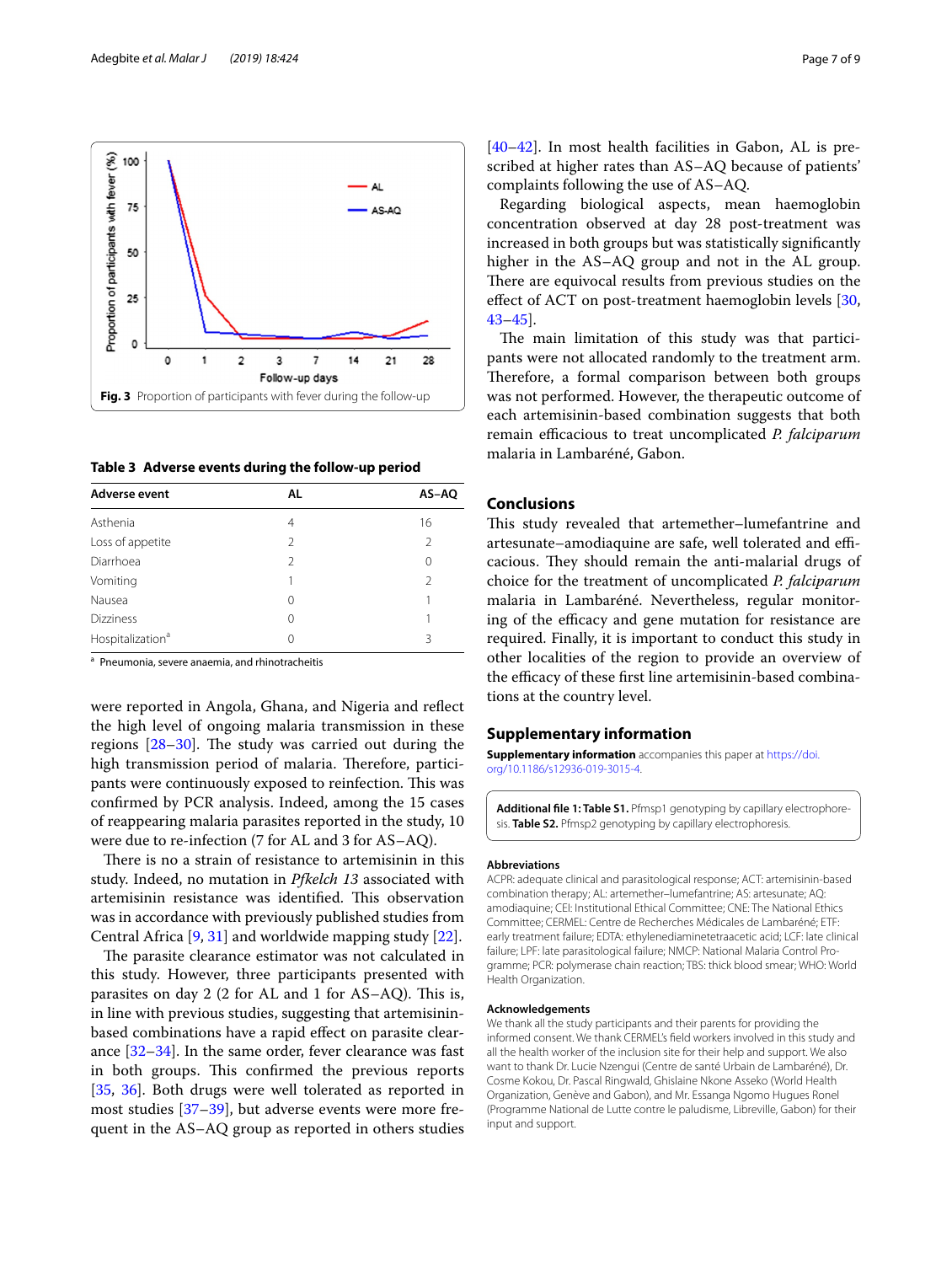### **Authors' contributions**

AAA, BRA, JRE, YJH, FJZ, and JDA EK, FAO, ARS, PGK and AAA, conceived, designed and participate in data collection of the study. AL, TTN, JK, TPV, MMN and BM carried out molecular genetic studies to distinguish between re-infection and recrudescence. MFL, BRA and BL, participated in data analysis. GMN, STA, EK, MR, BRA and AAA drafted the manuscript. AK drafted and revised the manuscript. All authors read and approved the fnal manuscript.

#### **Funding**

This study was sponsored by Ministry of Health Gabon and funded by WHO (TES 2017\_1071\_001) as well as the Ministry of Health under EDCTP 2 scope.

#### **Availability of data and materials**

We have reported all the fndings in the manuscript. The patient information sheet is available in institutional computer at Centre de Recherches Médicales de Lambaréné (CERMEL) This contains a unique identifcation code and patient personal details such as name, age, home address, etc. We cannot deposit the data (patients' information sheet) in a public repository as the Institutional Ethics Committee does not permit this. If anyone wants to look at or use the data set, they should contact the corresponding author.

#### **Ethics approval and consent to participate**

The National Ethics Committee (CNE) of Gabon (PRO 0017/2017/SG/CNE) and the institutional ethic committee of CERMEL (CEI 004/2017) approved the study protocol as well as the WHO Ethical review committee. The study protocol was explained to the parent or legal guardian and written informed consent was obtained before participant inclusion.

#### **Consent for publication**

Not applicable.

#### **Competing interests**

The authors declare that they have no competing interests.

#### **Author details**

<sup>1</sup> Centre de Recherches Médicales de Lambaréné, BP: 242, Lambaréné, Gabon. <sup>2</sup> Institut für Tropenmedizin, Universität Tübingen, Tübingen, Germany. <sup>3</sup> Center of Tropical Medicine and Travel Medicine, Department of Infectious Diseases, Amsterdam University Medical Centers, University of Amsterdam, Amsterdam, The Netherlands.<sup>4</sup> Department of Parasitology, Leiden University Medical Center, Leiden, The Netherlands.<sup>5</sup> Programme National de Lutte contre le paludisme, Libreville, Gabon. <sup>6</sup> Hôpital Albert Schweitzer de Lambaréné, Lambaréné, Gabon.<sup>7</sup> Vietnamese-German Center for Medical Research, Hanoi, Vietnam. 8 Division of Infectious Diseases and Tropical Medicine, Department of Medicine 1, Medical University of Vienna, Vienna, Austria. 9 Department of Tropical Medicine, Bernhard Nocht Institute for Tropical Medicine, Hamburg, Germany. <sup>10</sup> Department of Medicine, University Medical Center Hamburg-Eppendorf, Hamburg, Germany. 11 German Center for Infection Research, Tübingen, Germany.

# Received: 14 May 2019 Accepted: 20 November 2019

#### **References**

- <span id="page-7-0"></span>1. World Health Organization (WHO). World malaria report 2018. Geneva: World Health Organisation; 2018.<http://www.who.int/malaria/en/>. Accessed 27 Jan 2019.
- <span id="page-7-1"></span>2. WHO. Gabon, country profle. Geneva: World Health Organization; 2018. [https://www.who.int/malaria/publications/country-profles/profle\\_gab\\_](https://www.who.int/malaria/publications/country-profiles/profile_gab_en.pdf) [en.pdf.](https://www.who.int/malaria/publications/country-profiles/profile_gab_en.pdf) Accessed 17 Apr 2019.
- <span id="page-7-2"></span>3. WHO. Antimalarial drug combination therapy report of a WHO technical consultation. Geneva: World Health Organization; 2001. [https://apps.who.](https://apps.who.int/iris/bitstream/handle/10665/66952/WHO_CDS_RBM_2001%3fsequence%3d1) [int/iris/bitstream/handle/10665/66952/WHO\\_CDS\\_RBM\\_2001?seque](https://apps.who.int/iris/bitstream/handle/10665/66952/WHO_CDS_RBM_2001%3fsequence%3d1) nce=1. Accessed 27 Jan 2019.
- <span id="page-7-3"></span>4. [Noedl H](https://apps.who.int/iris/bitstream/handle/10665/66952/WHO_CDS_RBM_2001%3fsequence%3d1), Se Y, Schaecher K, Smith BL, Socheat D, Fukuda MM. Evidence of artemisinin-resistant malaria in Western Cambodia. N Engl J Med. 2008;359:2619–20.
- <span id="page-7-4"></span>5. Dondorp AM, Nosten F, Yi P, Das D, Phyo AP, Tarning J, et al. Artemisinin resistance in *Plasmodium falciparum* malaria. N Engl J Med. 2009;361:455–67.
- <span id="page-7-5"></span>6. Imwong M, Suwannasin K, Kunasol C, Sutawong K, Mayxay M, Rekol H, et al. The spread of artemisinin-resistant *Plasmodium falciparum* in the Greater Mekong subregion: a molecular epidemiology observational study. Lancet Infect Dis. 2017;17:491–7.
- <span id="page-7-6"></span>7. WHO. Status report on artemisinin resistance and ACT efficacy. Geneva: Word Health Organization; 2018. [http://www.who.int/malaria/publicatio](http://www.who.int/malaria/publications/atoz/artemisinin-resistance-august2018/en/) [ns/atoz/artemisinin-resistance-august2018/en/](http://www.who.int/malaria/publications/atoz/artemisinin-resistance-august2018/en/). Accessed 18 Sept 2019.
- <span id="page-7-7"></span>8. The Four Artemisinin-Based Combinations (4ABC) Study Group. A headto-head comparison of four artemisinin-based combinations for treating uncomplicated malaria in african children: a randomized trial. PLoS Med. 2011;8:e1001119.
- <span id="page-7-8"></span>9. Nguetse CN, Adegnika AA, Agbenyega T, Ogutu BR, Krishna S, Kremsner PG, et al. Molecular markers of anti-malarial drug resistance in Central, West and East African children with severe malaria. Malar J. 2017;16:217.
- <span id="page-7-9"></span>10. Maghendji-Nzondo S, Kouna L-C, Mourembou G, Boundenga L, Imboumy-Limoukou R-K, Matsiegui P-B, et al. Malaria in urban, semiurban and rural areas of southern of Gabon: comparison of the Pfmdr 1 and Pfcrt genotypes from symptomatic children. Malar J. 2016;15:420.
- <span id="page-7-10"></span>11. WHO. Methods for surveillance of antimalarial drug efficacy. Geneva: World Health Organization; 2009. [http://www.who.int/malaria/publicatio](http://www.who.int/malaria/publications/atoz/9789241597531/en/) [ns/atoz/9789241597531/en/.](http://www.who.int/malaria/publications/atoz/9789241597531/en/) Accessed 28 Jan 2019.
- <span id="page-7-11"></span>12. Ramharter M, Adegnika AA, Agnandji ST, Matsiegui PB, Grobusch MP, Winkler S, et al. History and perspectives of medical research at the Albert Schweitzer Hospital in Lambaréné, Gabon. Wien Klin Wochenschr. 2007;119:8–12.
- <span id="page-7-12"></span>13. Wildling E, Winkler S, Kremsner PG, Brandts C, Jenne L, Wernsdorfer WH. Malaria epidemiology in the province of Moyen Ogoov, Gabon. Trop Med Parasitol. 1995;46:77–82.
- 14. Sylla EH, Lell B, Kun JF, Kremsner PG. Plasmodium falciparum transmission intensity and infection rates in children in Gabon. Parasitol Res. 2001;87:530–3.
- <span id="page-7-13"></span>15. Manego RZ, Mombo-Ngoma G, Witte M, Held J, Gmeiner M, Gebru T, et al. Demography, maternal health and the epidemiology of malaria and other major infectious diseases in the rural department Tsamba-Magotsi, Ngounie Province, in central African Gabon. BMC Public Health. 2017;17:130.
- <span id="page-7-14"></span>16. Kurth F, Pongratz P, Bélard S, Mordmüller B, Kremsner PG, Ramharter M. In vitro activity of pyronaridine against *Plasmodium falciparum* and comparative evaluation of anti-malarial drug susceptibility assays. Malar J. 2009;8:79.
- 17. Binder R, Borrmann S, Adegnika A, Missinou M, Kremsner P, Kun J. Polymorphisms in the parasite genes for pfcrt and pfmdr-1 as molecular markers for chloroquine resistance in *Plasmodium falciparum* in Lam‑ baréné, Gabon. Parasitol Res. 2002;88:475–6.
- 18. Borrmann S, Binder RK, Adegnika AA, Missinou MA, Issifou S, Ramharter M, et al. Reassessment of the resistance of *Plasmodium falciparum* to chloroquine in Gabon: implications for the validity of tests in vitro vs. in vivo. Trans R Soc Trop Med Hyg. 2002;96:660–3.
- <span id="page-7-15"></span>19. Ramharter M, Wernsdorfer WH, Kremsner PG. In vitro activity of quinolines against *Plasmodium falciparum* in Gabon. Acta Trop. 2004;90:55–60.
- <span id="page-7-16"></span>20. Mombo-Ngoma G, Oyakhirome S, Ord R, Gabor JJ, Greutélaers KC, Profanter K, et al. High prevalence of dhfr triple mutant and correlation with high rates of sulphadoxine–pyrimethamine treatment failures in vivo in Gabonese children. Malar J. 2011;10:123.
- <span id="page-7-17"></span>21. Frank M, Lehners N, Mayengue PI, Gabor J, Dal-Bianco M, Kombila DU, et al. A thirteen-year analysis of *Plasmodium falciparum* populations reveals high conservation of the mutant pfcrt haplotype despite the withdrawal of chloroquine from national treatment guidelines in Gabon. Malar J. 2011;10:304.
- <span id="page-7-18"></span>22. Ménard D, Khim N, Beghain J, Adegnika AA, Shaful-Alam M, Amodu O, et al. A worldwide map of *Plasmodium falciparum* k13-propeller polymorphisms. N Engl J Med. 2016;374:2453–64.
- <span id="page-7-19"></span>23. Ariey F, Witkowski B, Amaratunga C, Beghain J, Langlois A-C, Khim N, et al. A molecular marker of artemisinin-resistant *Plasmodium falciparum* malaria. Nature. 2014;505:50–5.